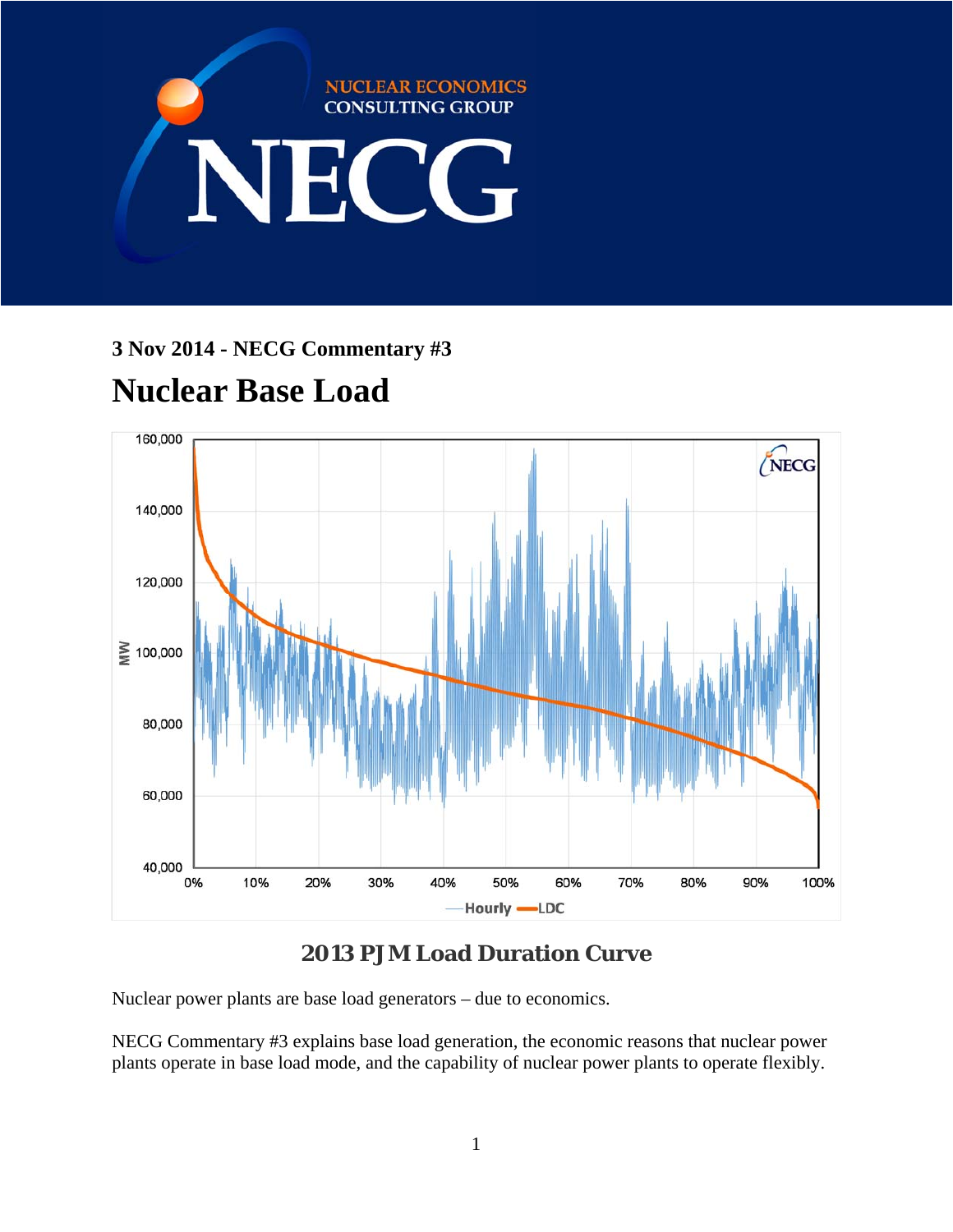

## **Base Load**

The electricity industry dispatches power plants to meet fluctuating demand. The chart above illustrates the magnitude of this task. The chart shows 2013 hourly demand data from PJM (an acronym for Pennsylvania, New Jersey, and Maryland), a US Regional Transmission Organization (RTO) that operates a large competitive electricity market.

Hourly PJM system demand in chronological order in shown in blue, while system demand sorted from highest to lowest, shown in orange, is called the Load Duration Curve (LDC). The 2013 PJM maximum demand of 157.5 GW is almost 100 GW greater than the minimum demand of 57.7 GW.

In any electricity system or market, the lowest-marginal-cost generators operate as much as possible for the entire year. This so-called base load generation is usually provided by hydroelectric, nuclear, and coal generators, depending on the availability of generating capacity.

Base load generators are operated as much as possible because they are low in the merit order (i.e., have low short-run marginal cost). The 33.7 GW of nuclear capacity in PJM operates at full output whenever it is available.

The diagram below shows how power plants are dispatched to meet demand, with the short-run marginal cost increasing from the bottom (hydroelectric and nuclear) to the top (CT or combustion turbines).

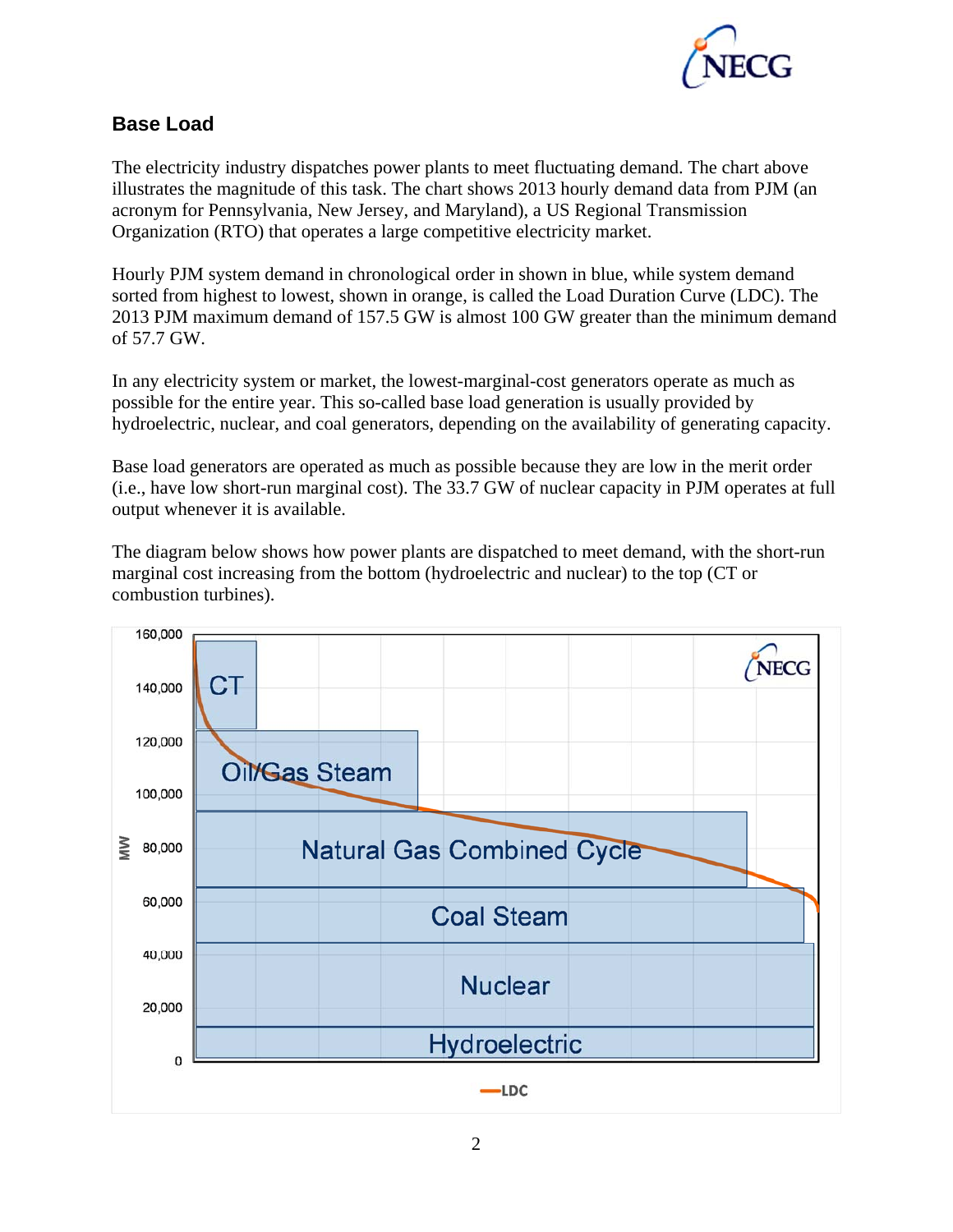

Base load units at the bottom of this diagram operate as much as possible, consistent with their low short-run marginal cost.

CT units are at the top of this diagram. These units operate at peak demand and when other power plants are not available. These units can start and ramp to full output quickly, have low capital cost, and have high fuel (and short-run marginal) cost.

Between the peaking and base load units are mid-merit generators. Some mid-merit units follow demand on a daily basis while other mid-merit units are operated on a seasonal basis. Mid-merit units that follow load have relatively low minimum operating levels, acceptable thermal efficiency at part load operation, a high ramp rate (i.e., the ability to change output under load), and the capability to operate in automatic governor control (AGC) mode to maintain system frequency.

The difficult task of electricity system dispatchers and market operators in meeting fluctuating demand is made even more difficult by planned and unplanned generating plant outages, transmission line trips, and unusual changes in demand due to weather events. To maintain the system operation during these situations, electricity systems maintain reserves (i.e., extra generation that is available when needed).

Mid-merit and peaking generators provide reserves, including spinning reserves (an operating power plant running at less than full output that can increase output quickly), fast-start reserves (power plants that can be brought into operation quickly, usually within 10 minutes), and blackstart reserves (power plants that can be started and synchronized with no external power from the grid).

#### **Why nuclear is baseload**

Commentary #2 explained why nuclear power short-run marginal cost is zero. Low short-run marginal cost puts nuclear power plants at the bottom of the electricity merit order, along with other base load options.

Nuclear power plant fixed costs are recovered through electricity generated.

An integrated electric utility with nuclear power in its portfolio would operate nuclear power plants as much as possible to displace other generating units with higher short-run marginal costs – this maximizes the value of the nuclear capacity.

Similarly, a merchant nuclear project would bid into an electricity market to maximize operating levels – because electricity sales at any price above zero maximizes coverage of nuclear fixed costs and maximizes nuclear unit profits.

Base load operation of nuclear power plants over several decades has led nuclear generation companies to develop operational procedures and techniques aimed at maximizing output and managing fixed costs.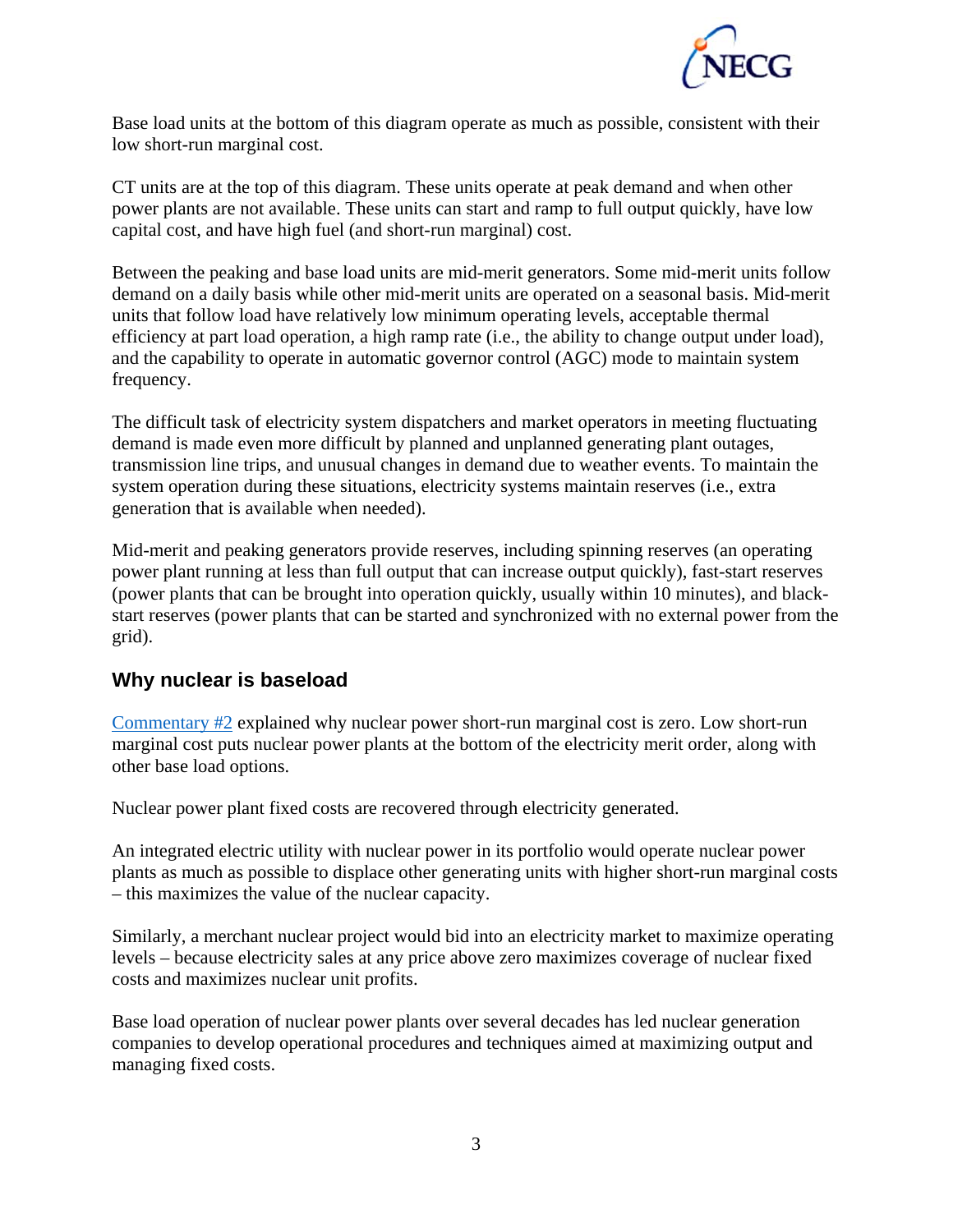

#### **Flexible Nuclear Operation**

Some industry observers conclude that nuclear power plants cannot operate flexibly because most of them operate in base load mode (i.e., not as flexible generators). This is not correct. Nuclear power plants can operate flexibly.

Advanced light water reactor designs include the capability to operate at levels well below full output, to increase output at ramp rates comparable to other conventional power plants, and to operate in AGC mode to provide system frequency control. Some operational nuclear power plants already operate in a flexible mode.

About 75% of France's total electricity comes from nuclear power. The large contribution of nuclear power capacity combined with normal demand variations means that some nuclear power plants are required to follow load and to provide frequency regulation in France. EDF's approach to flexible nuclear power plant operation uses special "grey" control rods and a coordinated approach to flexible operation across the fleet.

The Columbia Generating Station nuclear power plant, located in the Pacific Northwest with a large amount of hydroelectric generation, is operated flexibly to allow the regional system dispatchers to manage the large hydroelectric system.

A 2011 OECD/NEA report provides a detailed discussion of flexible operation of nuclear power plants.

Flexible operation of a nuclear power plant means that the nuclear power plant will operate at less than its potential output level, resulting in lower revenue and lower profits compared to the same unit in base load operation. Depending on the nuclear power plant design and the degree of flexibility, operating costs may be higher than base load operation.

Absent some compensation for lost output, it is unlikely that a nuclear power plant owner would choose flexible operation.

Compensation for flexible nuclear power plant operation may be justified. An integrated utility may see lower total system costs due to lower investment and operating costs for flexible conventional power plants that are not needed due to flexible operation of nuclear power plants. An electricity market may provide compensation for flexible nuclear power plant operation in payments for ancillary services or reserves. If the value of flexible operation is high enough, it may more than offset the lost profits from lower output levels.

A new nuclear power plant that is expected to operate flexibly when completed will have worse project economics than the same nuclear power plant is it is expected to operate in base load mode. The nuclear power plant with flexible operation must recover fixed costs by placing a higher price on power output.